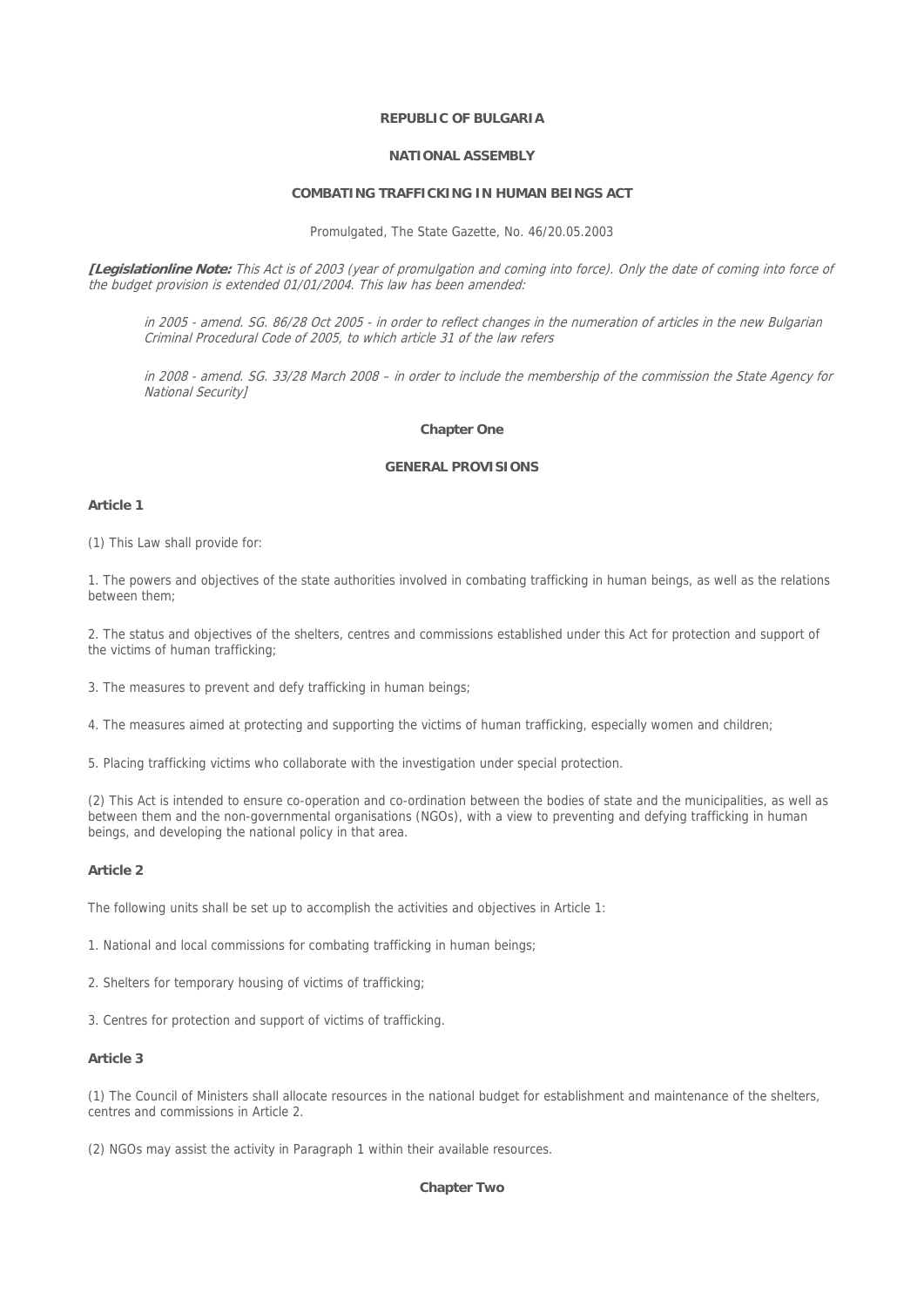### **COMMISSIONS FOR COMBATING TRAFFICKING IN HUMAN BEINGS**

### **Article 4**

(1) A National Commission for Combating Trafficking in Human Beings, hereinafter referred to as "National Commission", shall be established with the Council of Ministers.

(2) The National Commission shall be chaired by a Deputy Prime Minister, as designated by the Council of Ministers. The Commission shall include a deputy minister of foreign affairs, a deputy minister of labour and social policy, a deputy minister of the interior; a deputy minister of justice, a deputy minister of health, a deputy minister of education and science, a vice president of the State Agency for Child Protection, a deputy chairperson of the Central Enforcement Commission for Anti-Social Behaviour of Juveniles and Minors, as designated by the respective ministers, presidents and chairpersons.

(3) The National Commission shall include representatives of the President of the Supreme Court of Cassation, the Prosecutor General and the Director of the National Investigation Service.

(4) The meetings of the National Commission may be attended by representatives of non-profit legal entities and international organisations with country offices that operate in the area of determent of the trafficking in human beings and protection of the victims of trafficking.

(5) The National Commission shall be assisted in its operation by administration managed by a Secretary appointed by the Chairperson of the National Commission.

(6) The Council of Ministers shall adopt Rules of Procedure of the National Commission.

#### **Article 5**

(1) The National Commission shall establish under certain municipalities throughout the country Local Commissions for Combating Trafficking in Human Beings, hereinafter referred to as "Local Commissions". Their locations shall be determined by a decision of the National Commission.

(2) The Local Commissions in Paragraph 1 shall consist of 3 to 7 members, and their exact number shall be subject to regulation by the Mayor. They shall be chaired by a deputy mayor. The Local Commissions shall include representatives of the local government competent in the area of education, health care and social policy, representatives of the Local Enforcement Commission for Anti-social Behaviour of Juveniles and Minors, the child protection departments with the Social Support Directorates, the police, non-governmental organisations, as well as teachers, psychologists, lawyers, physicians, and others. The meetings of the Local Commissions shall be attended by a regional prosecutor.

(3) If necessary, Local Commissions shall appoint a Secretary. The payment of the Secretary shall be determined by the Mayor.

(4) Local Commissions shall be funded by the National Commission budget.

### **Article 6**

The Chairperson of the National Commission shall present an annual report of its activity to the Council of Ministers. The Local Commissions shall present annual reports of their activities to the respective mayors and the National Commission.

### **Article 7**

The National Commission shall:

1. Organise and co-ordinate the co-operation between the relevant agencies and organisations for implementation of this Act;

2. Determine and administer the implementation of the national policy and strategy in the area of combating trafficking in human beings;

3. Develop on an annual basis a national programme for prevention and countering of trafficking in human beings and protection of victims of trafficking, which shall be presented to the Council of Ministers for approval;

4. Promote the research, analysis and statistical reporting of human trafficking data;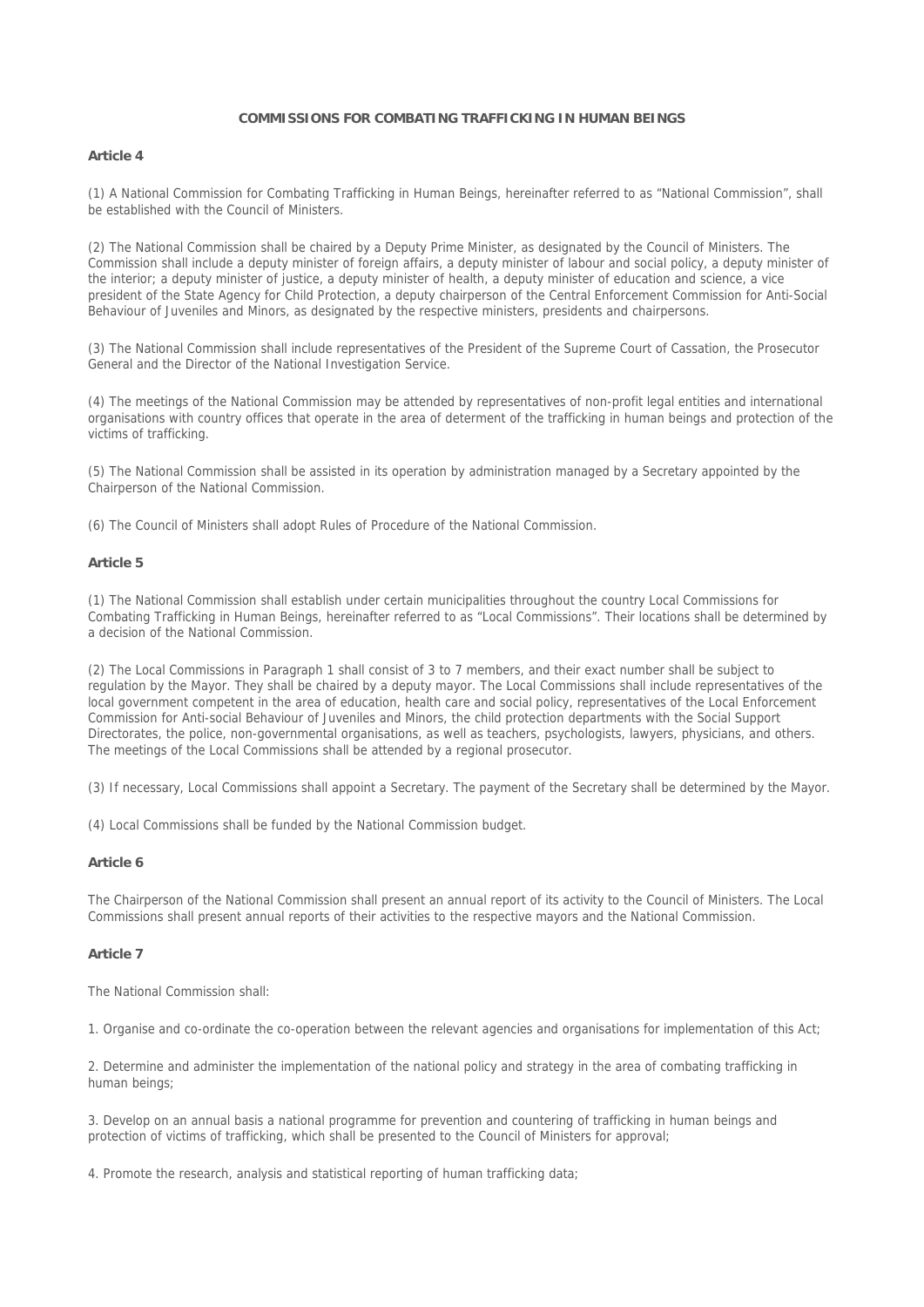5. Contribute to the international co-operation for prevention and countering of trafficking in human beings;

6. Carry out information, awareness and educational campaigns aimed at potential victims of trafficking;

7. Develop training programmes for officials working in the area of prevention and countering of trafficking in human beings;

8. Manage and supervise the activities of the Local Commissions and the centres for protection and support of victims of trafficking;

9. Register individuals and non-profit legal entities who provide shelter to victims of trafficking.

#### **Article 8**

Local Commissions shall:

1. Organise and co-ordinate the co-operation between the relevant regional agencies and organisations for implementation of this Act;

2. Implement the national policy and strategy for combating trafficking in human beings at a regional level;

3. Implement the national programme for prevention and countering of trafficking in human beings and protection of victims of trafficking at a regional level;

4. Assist in the process of research, analysis and statistical reporting of human trafficking data;

5. Contribute to the international co-operation for prevention and countering of trafficking in human beings;

6. Carry out information, awareness and educational campaigns aimed at potential victims of trafficking at a regional level;

7. Implement training programmes for regional-level officials working in the area of prevention and countering of trafficking in human beings.

### **Chapter Three**

## **SHELTERS FOR TEMPORARY HOUSING AND CENTRES FOR PROTECTION AND SUPPORT OF VICTIMS OF TRAFFICKING**

### **Article 9**

(1) The Shelters for Temporary Housing of Victims of Trafficking shall be set up:

1. By the National Commission based on a proposal made by the Local Commissions or the municipalities;

2. By individuals and non-profit legal entities who provide shelter to victims of trafficking and who have been entered into a National Commission Register under terms and conditions determined by the regulations in Article 12.

(2) The Shelters shall accommodate persons who claim to be victims of trafficking. They shall be accommodated for up to 10 days by their personal request under terms and conditions determined by the regulations in Article 12.

(3) The accommodation period in Paragraph 2 may be extended by another 30 days based on a proposal by the Local Commissions, the pre-trial proceedings authorities or the court, as requested by the sheltered individual.

## **Article 10**

The Shelters for Temporary Housing shall:

- 1. Ensure standard living and sanitary conditions;
- 2. Provide sheltered persons with food and medications;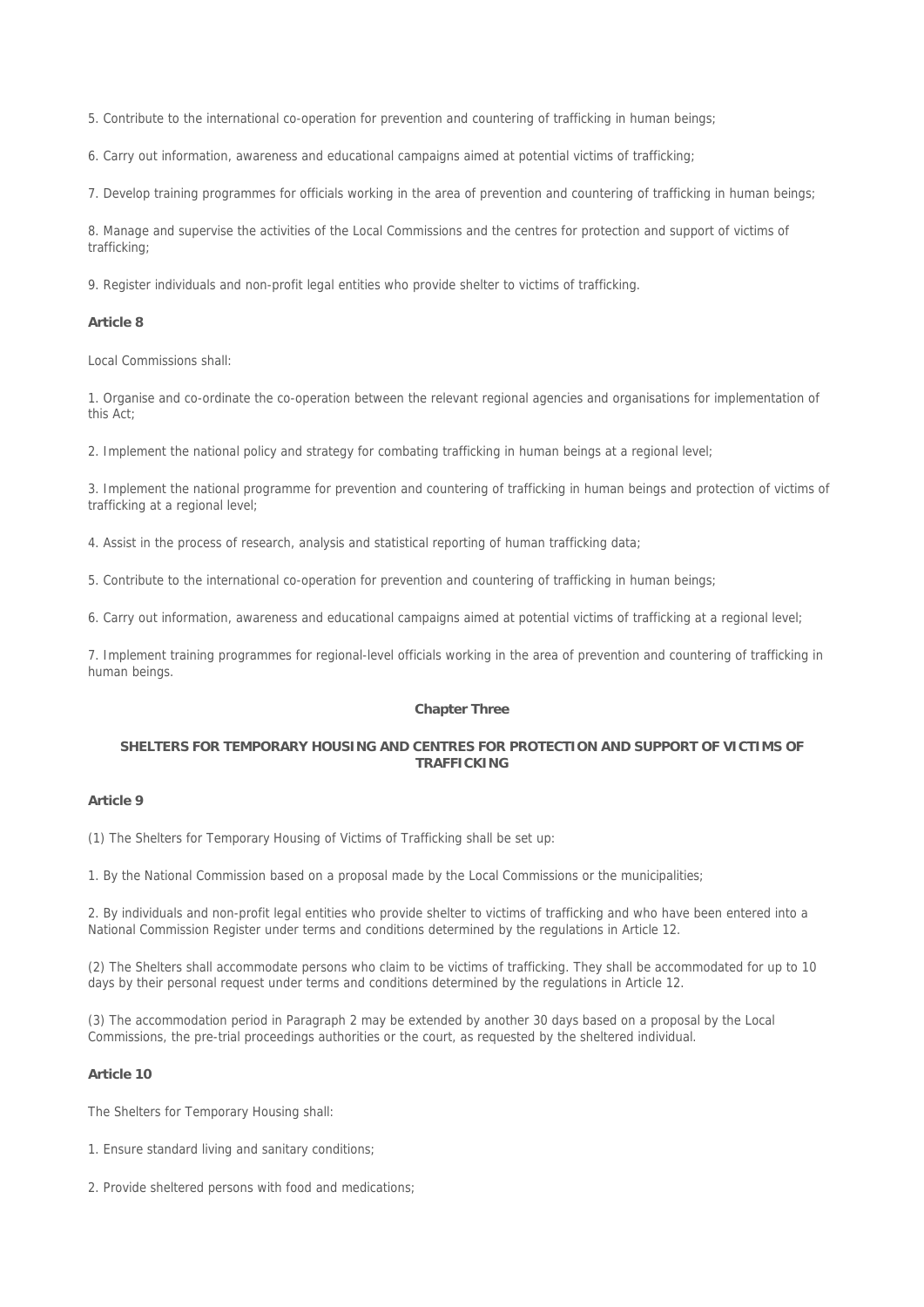3. Make available emergency medical and psychological services;

4. Assist the sheltered persons in establishing contact with their relatives as well as with the competent agencies and organisations.

### **Article 11**

(1) The Local Commissions shall set up Centres for Protection and Support of Victims of Trafficking, hereinafter referred to as "Centres".

(2) The Centres shall:

1. Provide simple-language information regarding the administrative and judicial procedures that administer victim support and protection;

2. Ensure specialised psychological and medical services;

3. Facilitate victims' re-integration in the family and the social environment.

(3) The necessary funds for operation of the Centres shall be provided by the National Commission budget.

## **Article 12**

(1) The terms for setting up Shelters under Article 9, Paragraph 1, and Centres under Article 11, the organisation of their work, their management and control shall be subject to regulations adopted by the Council of Ministers.

(2) The necessary funds for operation of the Shelters in Article 9, Paragraph 1(1) shall be provided from the National Commission budget.

### **Chapter Four**

## **PREVENTION AND COUNTERING OF TRAFFICKING IN HUMAN BEINGS**

# **Article 13**

The National Commission shall organise and co-ordinate the relevant agencies and organisations involved in the prevention and countering of trafficking in human beings, based on the national programme approved by the Council of Ministers, as under Article 7(3).

### **Article 14**

In order to implement the objectives in Article 13, the National Commission shall:

1. Initiate and take part in the development and implementation of measures aimed at creating equal social and economic opportunities for the risk groups, including:

a) Conditions for integration of the individuals from risk regions and risk groups into the labour market;

- b) Micro-crediting programs;
- c) Programmes inciting employers to hire individuals from risk groups;
- 2. Ensure public awareness of:
- a) Situations where citizens are at risk of becoming victims of trafficking;
- b) The protection to the victims of trafficking provided by the state and the specialised organisations;
- c) The penal and administrative measures taken by the state to combat trafficking in human beings;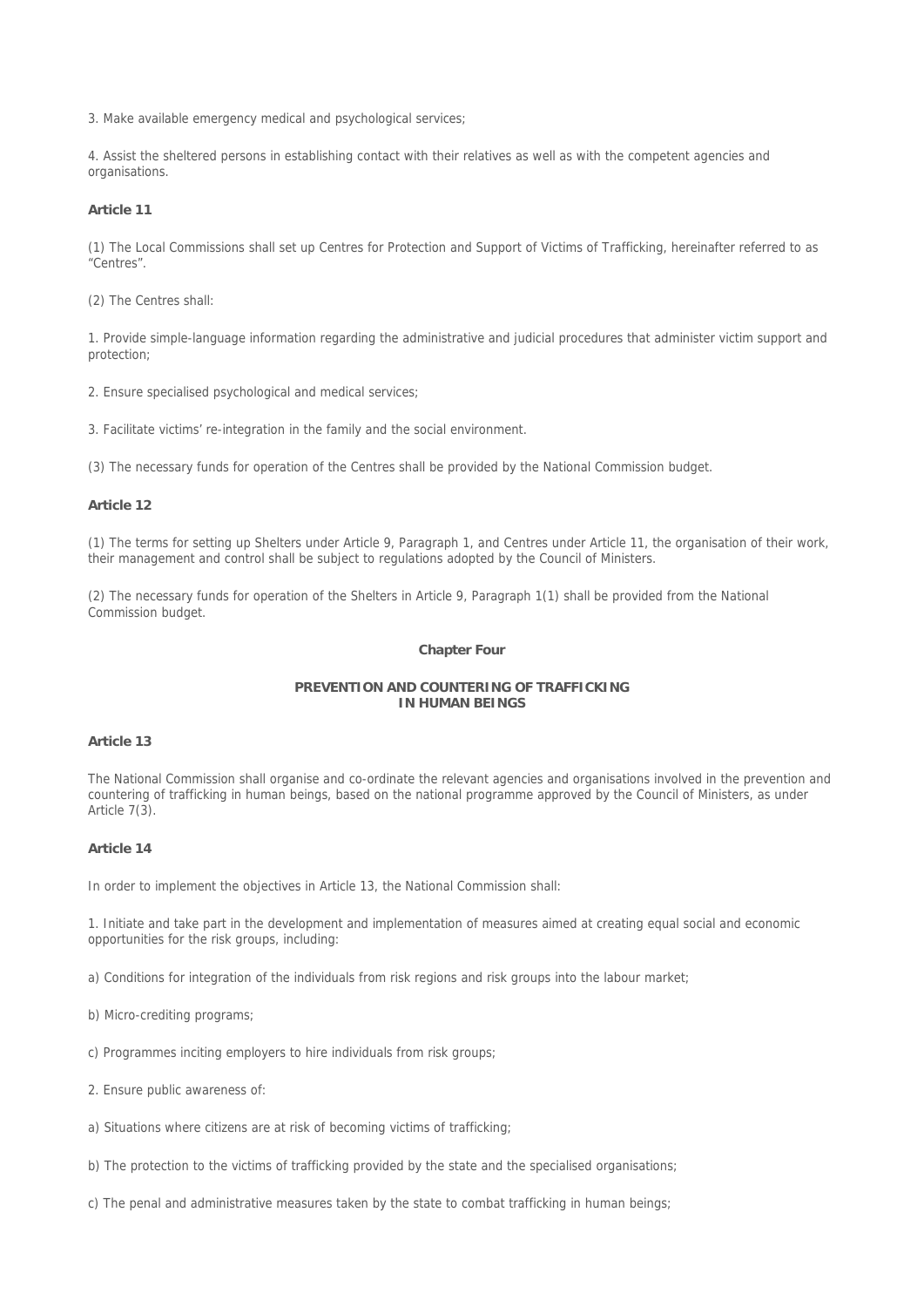- 3. Initiate and take part in the development and implementation of:
- a) General education school programmes designed for parents and students;
- b) General education programmes for unemployed and illiterate citizens;
- c) Education programmes for risk groups and risk regions;
- d) Education programmes for victims of trafficking.

#### **Chapter Five**

#### **PROTECTION AND SUPPORT OF VICTIMS OF TRAFFICKING**

## **Article 15**

The bodies of state, the commissions, centres and shelters, within their competencies, are obliged to provide protection and support to the individuals who have become victims of trafficking.

### **Article 16**

The diplomatic and consular missions of the Republic of Bulgaria abroad shall support and assist the Bulgarian nationals who have become victims of trafficking to return to Bulgaria.

### **Article 17**

Consular offices with the Bulgarian Embassies abroad, in co-operation with Ministry of the Interior authorities, shall assist for speedy and timely issuance of identity documents to Bulgarian nationals who have become victims of trafficking.

### **Article 18**

(1) The diplomatic and consular missions of the Republic of Bulgaria abroad shall distribute amongst interested individuals and risk groups information materials about the rights of the victims of trafficking.

(2) The diplomatic and consular missions of the Republic of Bulgaria abroad shall provide information to the bodies of the host country regarding the Bulgarian legislation in the area of trafficking in human beings.

#### **Article 19**

Information exchange and co-operation with the competent authorities of foreign countries and the international organisations shall be implemented in compliance with the national legislation and the international treaties signed by the Republic of Bulgaria.

## **Article 20**

The victims of trafficking shall be guaranteed confidentiality and protection of personal data.

### **Article 21**

Upon receipt of information about a child who has become a victim of trafficking, the bodies in Article 2 shall inform immediately the State Agency for Child Protection, which shall take the relevant measures under the Child Protection Act.

### **Article 22**

Children who have become victims of trafficking shall be accommodated in separate premises from adults.

### **Article 23**

Children who have become victims of trafficking shall be provided with education in state or municipal schools in the country, in compliance with the Public Education Act.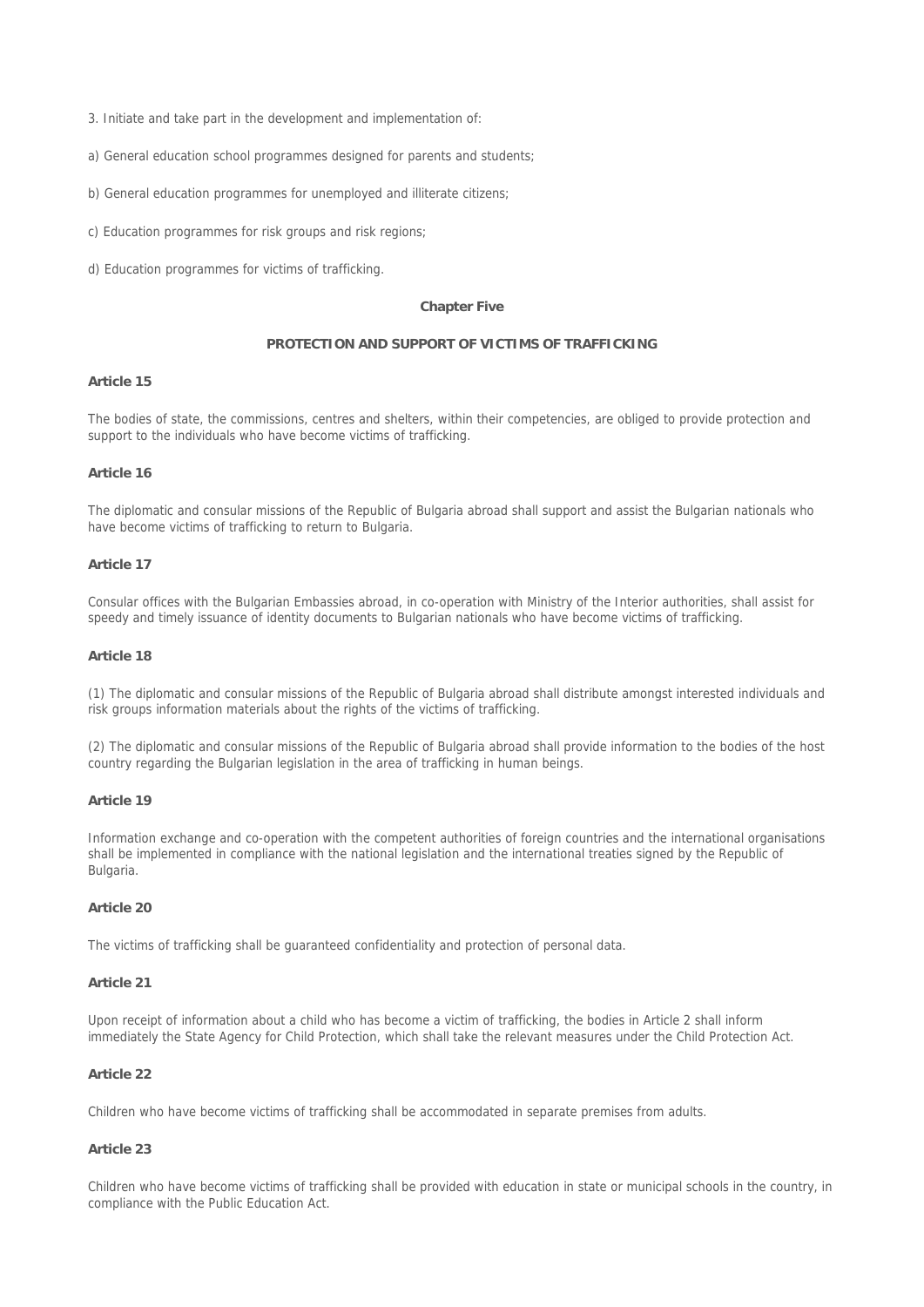### **Article 24**

(1) The bodies, shelters and centres in Article 2 shall take prompt measures to search the families of the children who have become victims of trafficking.

(2) In the cases in Paragraph 1, the specialised bodies under the Child Protection Act shall take measures to ensure legal representation.

## **Article 25**

Individuals who have become victims of trafficking and have declared their willingness to collaborate for disclosure of the trafficking offenders shall be granted special protection status for the time of the criminal proceedings, including:

1. Permission to foreign nationals for long-term stay in the country;

2. Extension of the accommodation period in the shelters.

### **Article 26**

(1) Pre-trial proceedings authorities shall promptly inform the individuals who have become victims of human trafficking, upon identification thereof, about the possibility to receive special protection if within one month the victims declare their consent to collaborate with the investigation.

(2) The timescale in Paragraph 1 may be extended up to two months based on a proposal by the State Agency for Child Protection when the victim of trafficking is a child.

## **Article 27**

(1) Within three days of the filing of the request of the victim of human trafficking, the Prosecutor shall issue a writ granting the individual a special protection status.

(2) Denial of the status in Paragraph 1 may be appealed within three days before a higher-level Prosecutor, who must pronounce promptly on the complaint.

#### **Article 28**

(1) Long-term stay permissions shall be issued in accordance with the Foreign Nationals Act by the competent administrative control services with the Ministry of the Interior, based on the writ in Article 27 hereof.

(2) During their stay in the country, the individuals who have obtained permissions under Paragraph 1 shall be entitled to rights of permanent residents in the country within the meaning of the Foreign Nationals Act, barring the right under Article 35, Paragraph 2 thereof.

(3) Permissions under Paragraph 1 shall not be granted to individuals who do not possess identity documents and refuse to cooperate with their identification.

### **Article 29**

The period for accommodation in shelters shall be extended in accordance with the timescale determined in the writ under Article 27 hereof, and it may not exceed the deadline of the criminal proceedings.

### **Article 30**

(1) The special protection status shall be terminated by the authorities in Article 27 prior to the expiration of the term indicated therein, when:

1. The victim has renewed their contacts with the perpetrators of the crime the investigation of which they have declared to support;

2. The authority in Article 27 finds that the consent declared by the victim was fictitious;